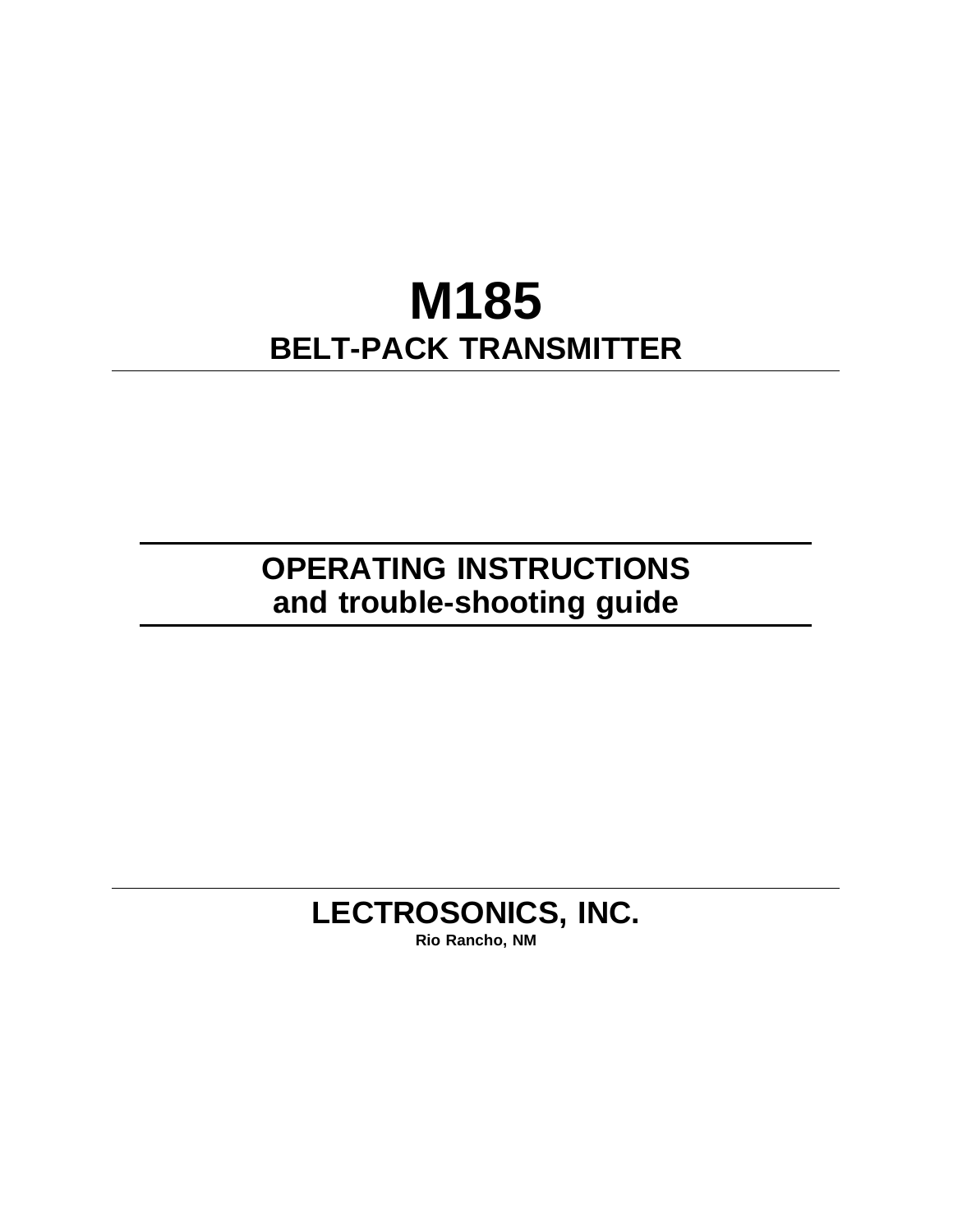### **INTRODUCTION**

Thank you for selecting the Lectrosonics M185 transmitter. This transmitter represents over 70 years of combined experience in the design of RF devices and sets new standards for operational convenience, flexibility and mechanical ruggedness. The M185 transmitter features all metal construction and operates on high band frequencies from 150mHz to 216mHz. The M185 was designed primarily for "belt-worn" applications, however it works equally well for other applications and with virtually any mounting configuration.

The M185 uses the microphone cord as the antenna, eliminating an unsightly "dangling wire". This transmitter may be used with a wide variety of audio sources. The multi-pin input jack allows the use of "phantom powered" lavalier microphones with either positive or negative bias voltages. The M185 will also match low impedance dynamic microphones and high impedance inputs such as musical instruments or tape decks.

Only the M185 transmitter is covered in this manual. Receivers are described in separate manuals. The M185 operates with any Lectrosonics 185 or 170 Series VHF receiver. A matched transmitter/receiver combination makes up a wireless "system".

### **TABLE OF CONTENTS**

**The M185 transmitter is FCC type accepted under the following Parts: Part 90 (169-172 mHz) Part 74 (174-216 mHz)**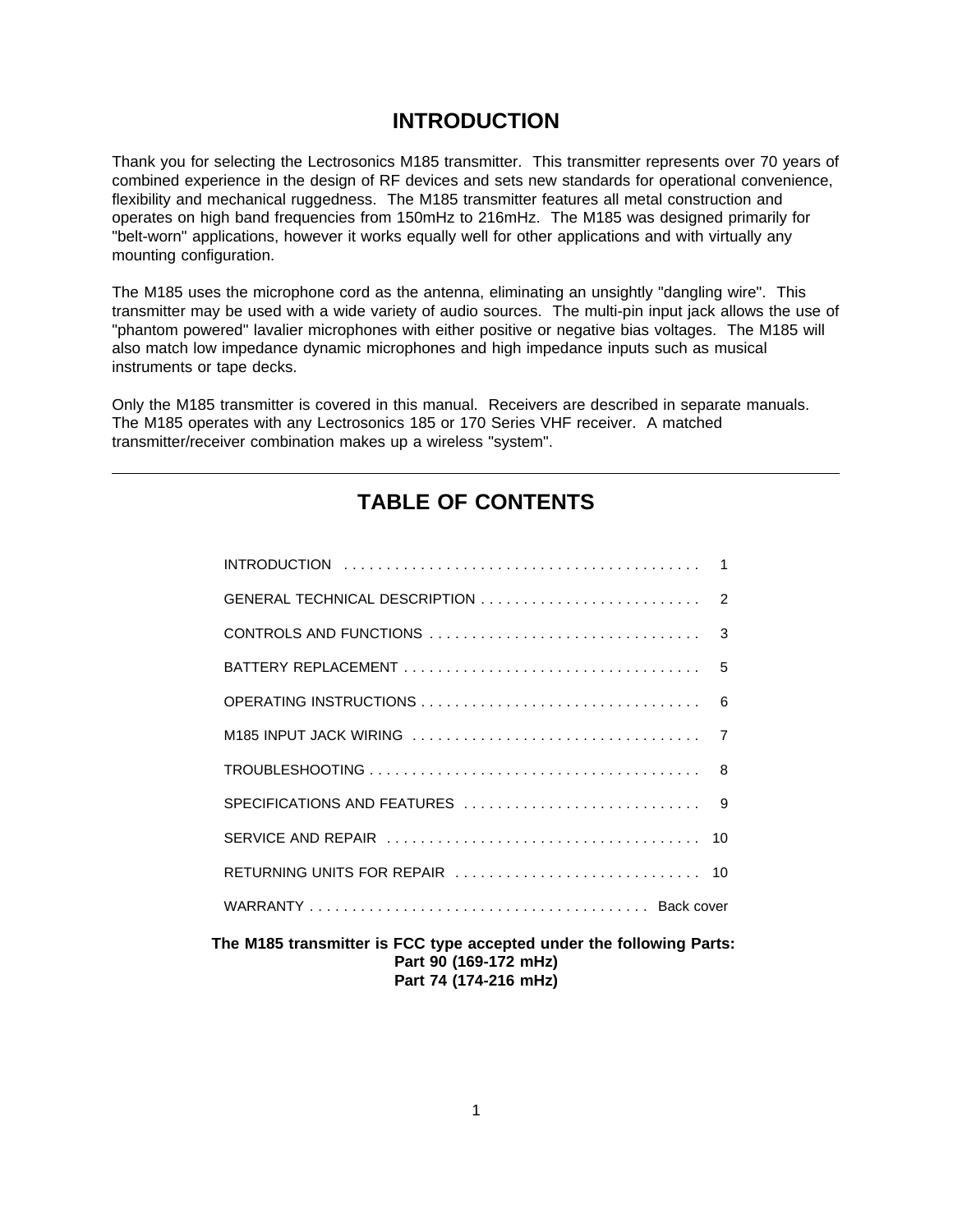### **GENERAL TECHNICAL DESCRIPTION**

The M185 transmitter is comprised of four major functional subsystems: the input compressor, the mic preamp/gain control, the compandor, and the RF transmitter (see block diagram below).

The **input compressor** is a low distortion shunt FET compressor operating before the mic preamp. Control signals for the compressor are derived after the mic preamp to eliminate any possibility of overload under any signal condition up to a maximum of 30 Volts input at the pin 5 (line level) input tap. The range of limiting action before distortion occurs is 20 dB. Audio signal level and compressor action are indicated by two LEDs on the control panel.

The **mic preamp** is an ultra-low noise NE5534 type op-amp. Aside from gain control, this stage also adds high frequency pre-emphasis to the audio signal. This insures the highest signal-to-noise ratios under varying signal conditions. The gain control is semi-logarithmic to provide smooth action.

The M185 audio section includes a **compandor** circuit compatible with Lectrosonics 185 Series VHF receivers. This compandor compresses the dynamic range by 2 to 1. A complementary system in the receiver expands the original dynamics 1 to 2 for full audio quality. Compression and expansion ratios are fully complementary. High frequency pre-emphasis is implemented in the transmitter to provide another 10 dB signal-to-noise ratio improvement. Matching de-emphasis is provided in the receivers.

The **RF transmitter** is composed of a crystal stabilized main oscillator followed by a frequency tripler and two frequency doublers. All three stages are double tuned. Double tuning provides high attenuation of spurious signals, which in turn minimizes the possibility that a transmitter would interfere with another transmitter/receiver system on another frequency.

All RF stages are biased from a regulated internal power supply. The output stage has a separate feedback regulator which not only stabilizes its operating point, but also minimizes AM distortion. These regulators keep the RF and audio performance consistent from the beginning (9 Volts) to the end (6.5 Volts) of battery life.

Schematics and alignment instructions will be provided to qualified repair personnel upon request.



**Figure 1** - M185 Block Diagram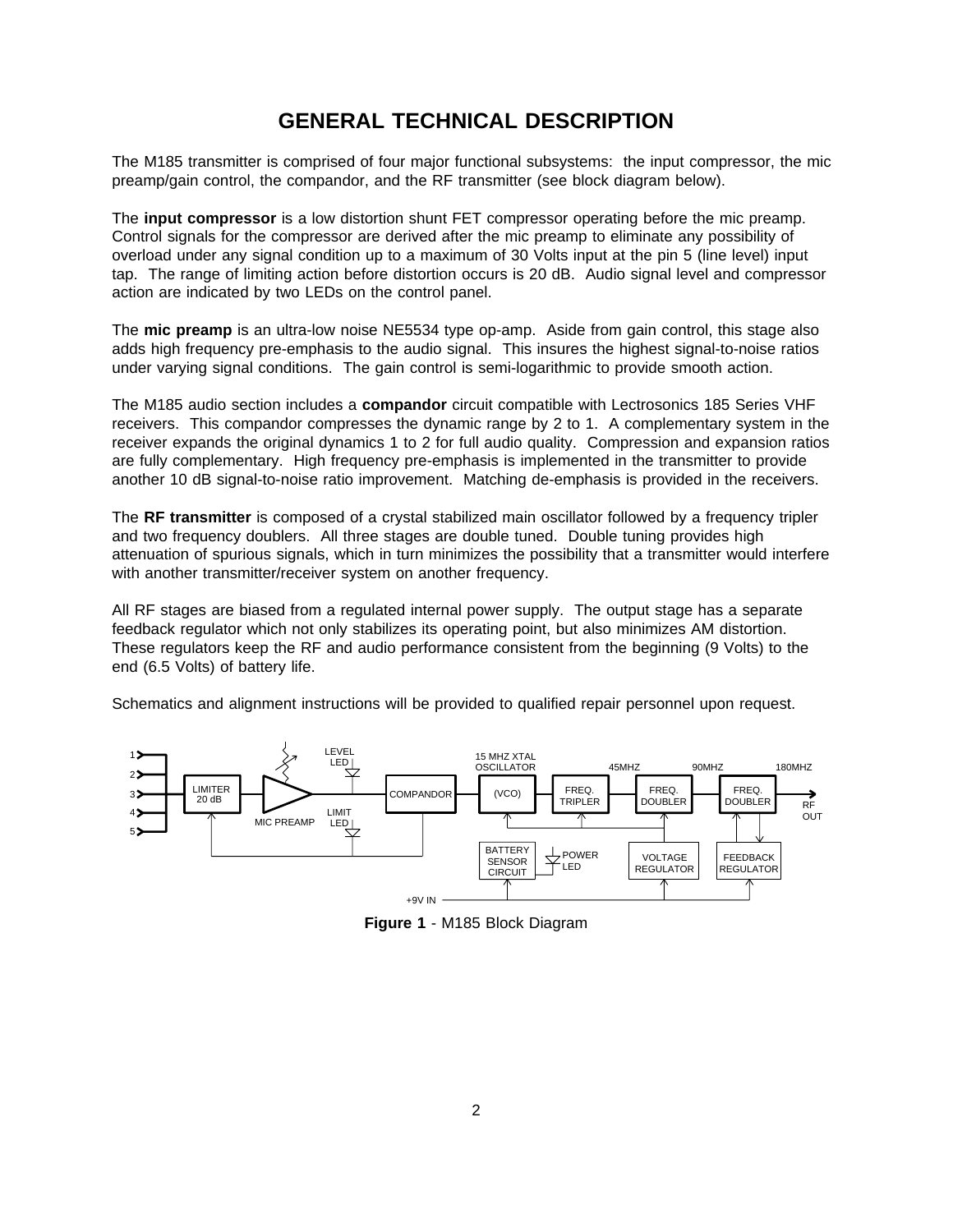### **CONTROLS AND FUNCTIONS**



**Figure 2** - M185 Front Panel

#### **INPUT JACK**

The input on the M185 accommodates virtually every lavalier, hand-held or shotgun microphone available. Use a Switchcraft TA5F connector on the cord. **See the separate sheet titled "M185 Input Jack Configuration" regarding the correct connections for various microphones, and other sources.** 

#### **ON/MUTE/OFF SWITCH**

Turns the battery power on and off. The center position is an "audio mute" which should be used when setting the **MIC LEVEL** control to turn off the sound from the microphone during this adjustment. When turning the transmitter on, pause for a moment in the **MUTE** position to prevent a turn-on surge from occurring (a "thump" sound) in the audio.

#### **POWER ON/OFF LED**

Glows brightly when battery is good. A weak or dim lamp means that the battery is weak, and has about an hour of operation left (maybe a little more). If the lamp fails to light, the battery should be replaced. The power lamp should light up in both the "mute" and "on" positions of the POWER/MUTE SWITCH.

The **POWER LED** is connected to a precision battery test circuit that continuously monitors battery voltage. The LED is at full brightness with a new 9 Volt alkaline battery. As the battery voltage drops during use, the LED brightness will also decrease. After 12 to 15 hours the battery voltage will be about 7 Volts and the LED will be completely out.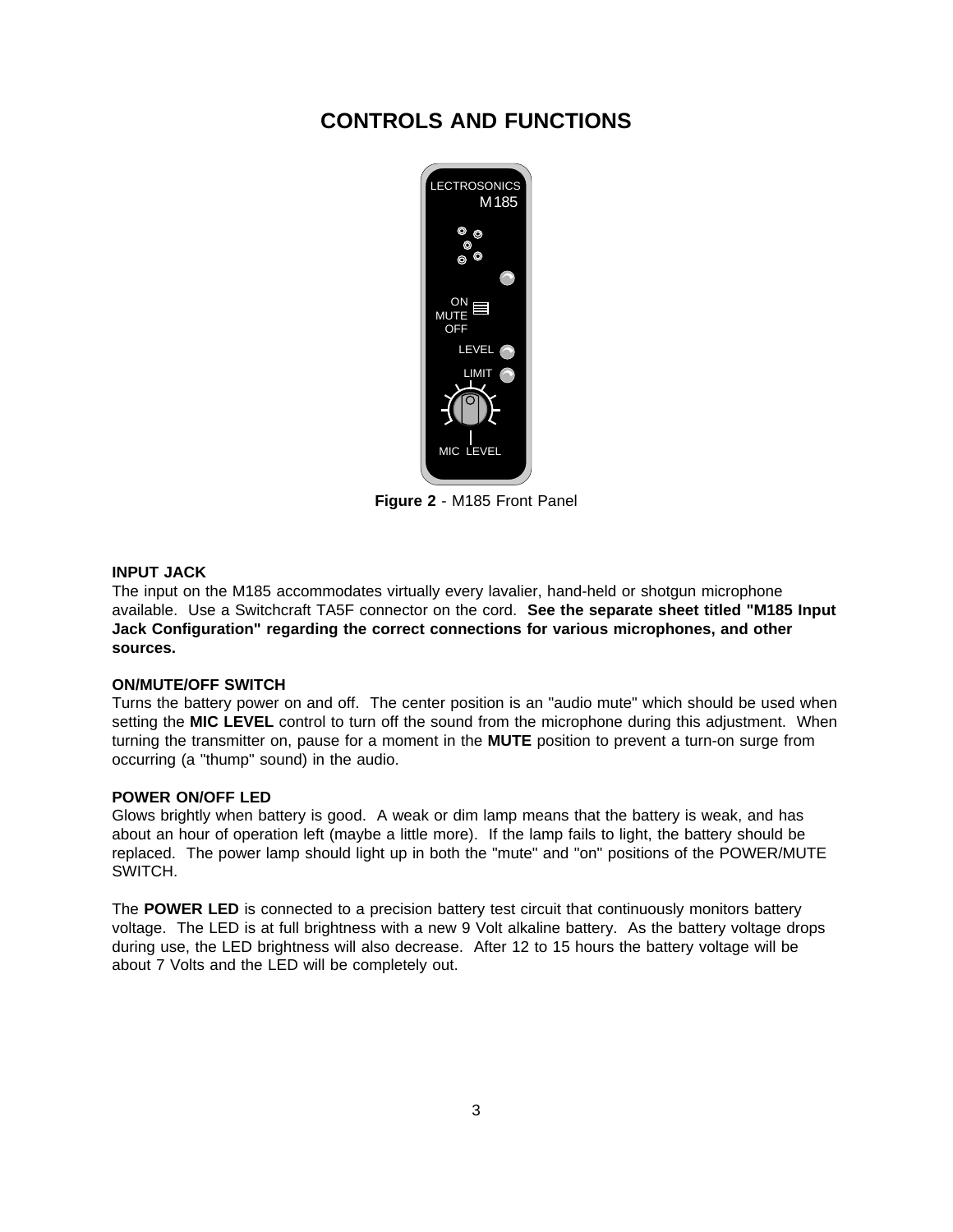### **CONTROLS AND FUNCTIONS (cont'd)**

Since the internal circuits are all tightly regulated and the RF output stage has a separate discrete regulator, the transmitter will continue to operate to a battery voltage of 6.5 Volts. From 6.5 Volts to 6 Volts, the transmitter will still operate, but with degraded performance. Please note that a weak battery will sometimes light the POWER LED immediately after turn on, but will soon discharge to the point where the LED will go out, just like a flashlight with "dead" batteries.

The combination of an accurate battery condition indicator and regulation of all internal circuits provides much longer battery life, as well as consistent performance over the life of the battery.

#### **MODULATION LEDS**

Indicate the proper setting of the MIC LEVEL control.

#### **LEVEL LED**

Flickers or glows when sufficient audio is present.

#### **LIMIT LED**

Lights up when the audio volume level is high enough to cause limiting.

#### **MIC LEVEL**

Used to adjust the audio input level for the proper modulation.

#### **ANTENNA**

The microphone cord is used as the antenna. A dipole antenna is formed between the shield of the microphone cord and the metal transmitter housing.

#### **THE BELT CLIP**

The belt clip may be removed for special applications by removing the two screws.

#### **USE ONLY THE SCREWS THAT ARE SUPPLIED**

The circuitry is tightly packed into this unit. Longer screws will permanently damage the transmitter!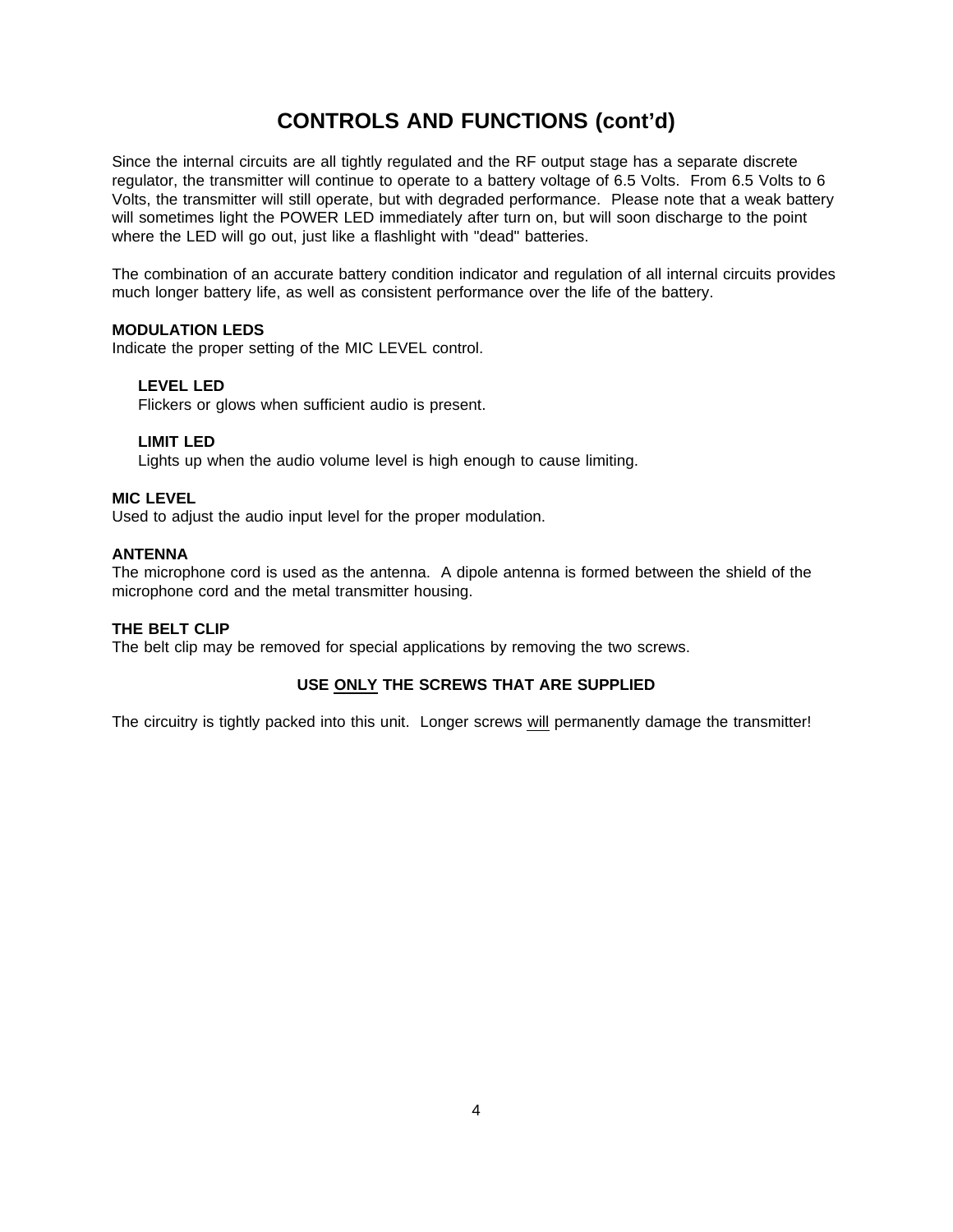### **BATTERY REPLACEMENT**

The M185 transmitter is powered by a standard alkaline 9 Volt battery. It is important that you use ONLY an ALKALINE battery for longest life. Standard zinc-carbon batteries marked **"heavy-duty"** or **"long-lasting"** are not adequate. They will provide only about 4 hours of operation. Similarly, ni-cad rechargeable batteries only provide 4 hours of operation or less, and will also run down quite abruptly. Alkaline batteries provide about 15 hours of operation.

To open the battery compartment, press outward on the cover door in the direction of the arrow as shown in the drawing. Only firm, sliding pressure is needed to open and close the battery door.



**Figure 3** - M185 Battery Compartment Door

Swing the door open and take note of the polarity marked inside showing the location of the positive (+) and negative (-) terminals. Insert the battery correctly and close the cover by pressing the door closed and across, reversing the opening procedure illustrated above. Don't force the door closed. The terminals will hit a protective polarity barrier. You can see the large and small contact holes inside the battery compartment.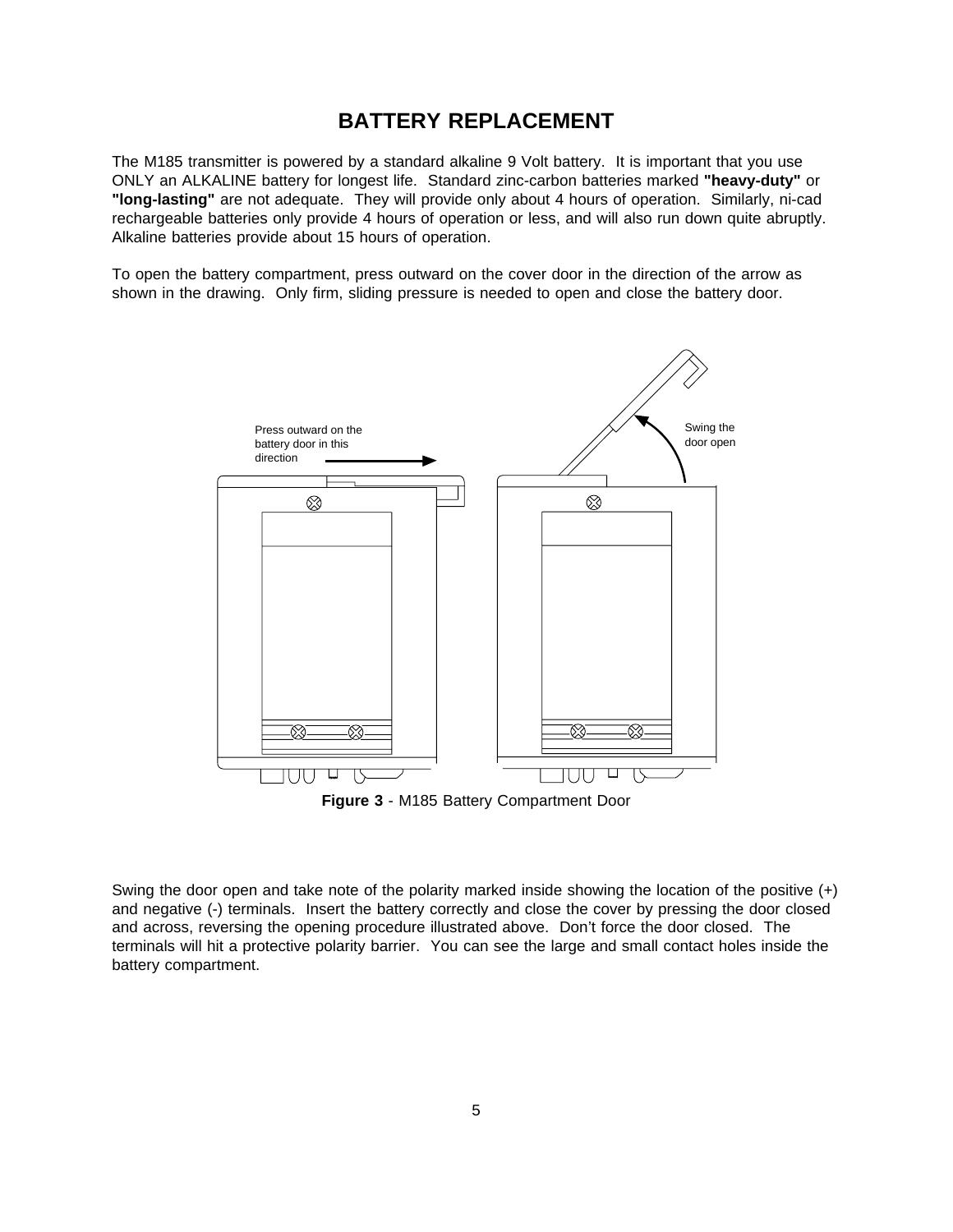### **OPERATING INSTRUCTIONS**

1) Insert the microphone plug into the input jack, aligning the pins; be sure that the connector locks in.

2) Turn the power switch to the "MUTE" position on the transmitter. The "MUTE" position allows internal voltages to stabilize before audio signal paths are opened.

3) Position the microphone in the location you will use in actual operation.

4) Keeping the power switch in the "mute" position, speak as loudly as you expect you will in normal system use. Rotate the MIC LEVEL knob so that the LEVEL LED flickers or stays lit as you speak. The LIMIT LED should light up on loud "peaks." Occasional lighting of the LIMIT LED indicates proper operation and optimum signal-to-noise ratio. Even when limiting is occurring, little or no distortion will occur, due to the high linearity of the limiting circuitry in the M185. The input limiter will cleanly handle peaks up to 20dB above full modulation.

5) Set up the receiver according to the receiver manual.

6) Move the switch to the "ON" position on the transmitter, verify that the modulation LEDs indicate normally and adjust the volume of the sound system, or the record level of your recorder.

#### **NOTE:**

**Do not use the MIC LEVEL control to control the volume of your sound system or the record level on your recorder.** This control should be set only as described in #4 above.

If the mic level is too high -- the LIMIT LED will light will light frequently or stay on. This condition may cause distortion.

If the mic level is too low -- neither LED will light or the LEVEL LED will light dimly. This condition may cause hiss and noise in the audio.

The LEVEL LED turns on at -10dB below full deviation. The LIMIT LED turns on at full deviation and indicates that the input shunt compressor is operating. The input compressor operates over a full 20 dB range regardless of the gain control setting. The compressor uses a true absolute value circuit to detect both positive and negative peaks. The attack time is 2 milliseconds and the release time is 80 milliseconds. Occasional limiting is desirable, indicating that the gain is correctly set and the transmitter is being fully modulated.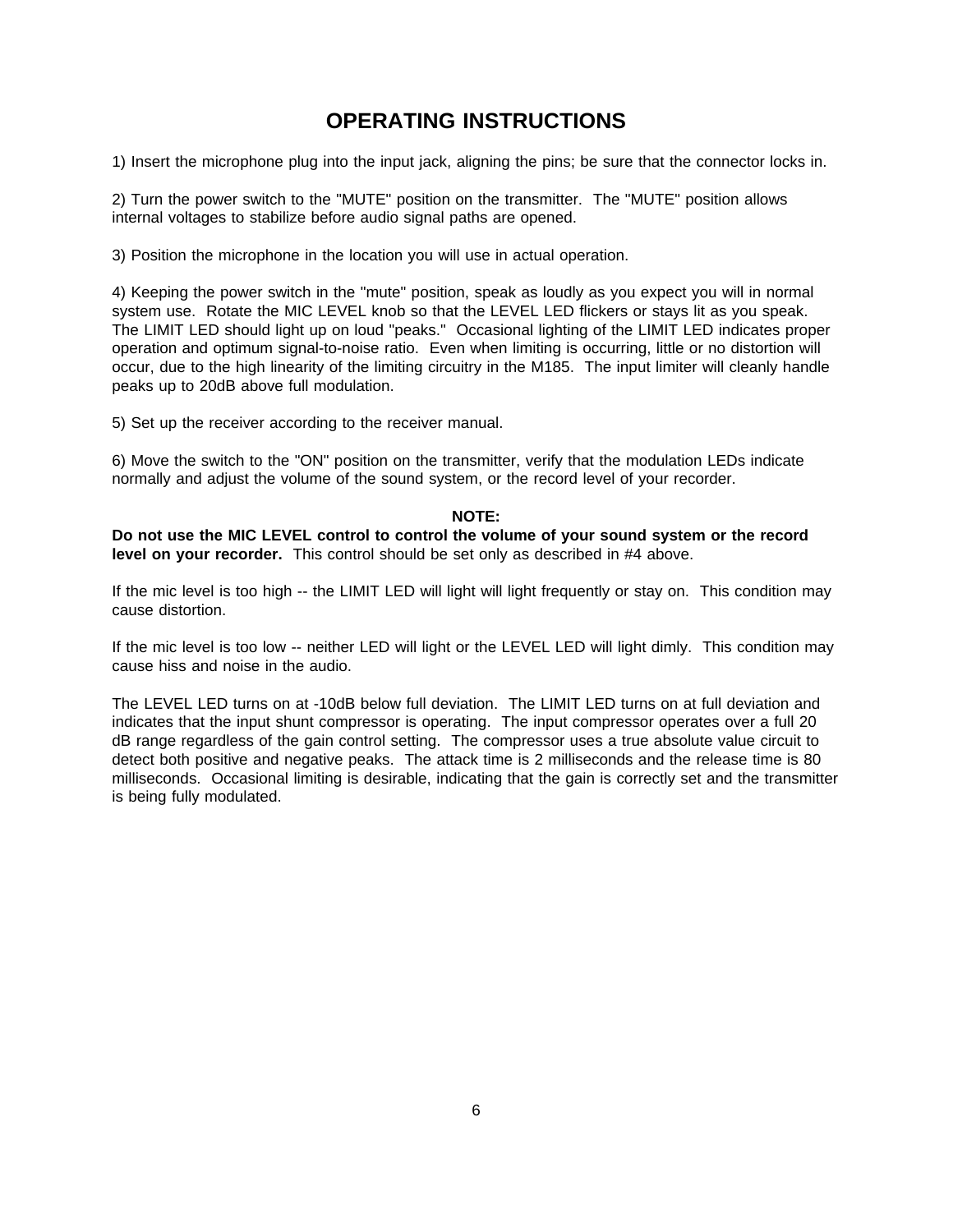### **M185 INPUT JACK WIRING**

The wiring diagrams shown on the attached sheet represent the basic wiring necessary for the most common types of microphones and other audio inputs. Some microphones may require extra jumpers or a slight variation on the diagrams shown.

**Caution** - When wiring the connector, do not use the connector body for any electrical connections. A common mistake is to use the connector body as an audio ground. The connector body is already used as an RF ground and no other use is permitted.

It's virtually impossible to keep completely up to date on changes that other manufacturers make to their products. It is possible that you may encounter a microphone that differs from these instructions. If this occurs please call our toll-free number listed in the back of this instruction manual. Our service department can answer your questions regarding microphone compatibility.

When used on a wireless transmitter, the microphone element is in the proximity of the RF coming from the transmitter. The nature of electret microphones makes them sensitive to RF, which can cause problems with the microphone/transmitter compatibility. If the electret microphone is not designed properly for use with wireless transmitters, it will be necessary to install a chip capacitor in the mic capsule or connector to block the RF from entering the electret capsule. These types of modifications are not shown on the attached instructions.

The M185 uses the shield of the microphone cord as the antenna. Other brands use a "dangling wire" to emit the RF from the transmitter. There is really no difference between these two approaches, with respect to the effect of the RF on the microphone capsule. Even in transmitters that utilize a "dangling wire," the microphone is still part of the "ground plane" and is therefore still in the antenna circuit.

For answers to questions regarding microphone/transmitter compatibility, call our service manager or engineering department at the factory.



**Figure 4** - M185 Input Connector and Schematic

PIN 1 Shield (ground) for positive biased electret lavalier microphones. Bias voltage source for negative biased electret lavalier microphones. Shield (ground) for dynamic microphones and line inputs.

PIN 2 Shield (ground) for negative biased electret lavalier microphones. Bias voltage source for positive biased electret lavalier microphones.

PIN 3 Low impedance microphone level input for dynamic microphones. Also accepts hand-held electret microphones provided the microphone has its own built-in battery.

PIN 4 1K ohm source load for non-Lectrosonics electret microphones. Use in conjunction with other pins to provide attenuation of high level input signals.

PIN 5 High impedance, line level input for tape decks, mixer outputs, musical instruments, etc.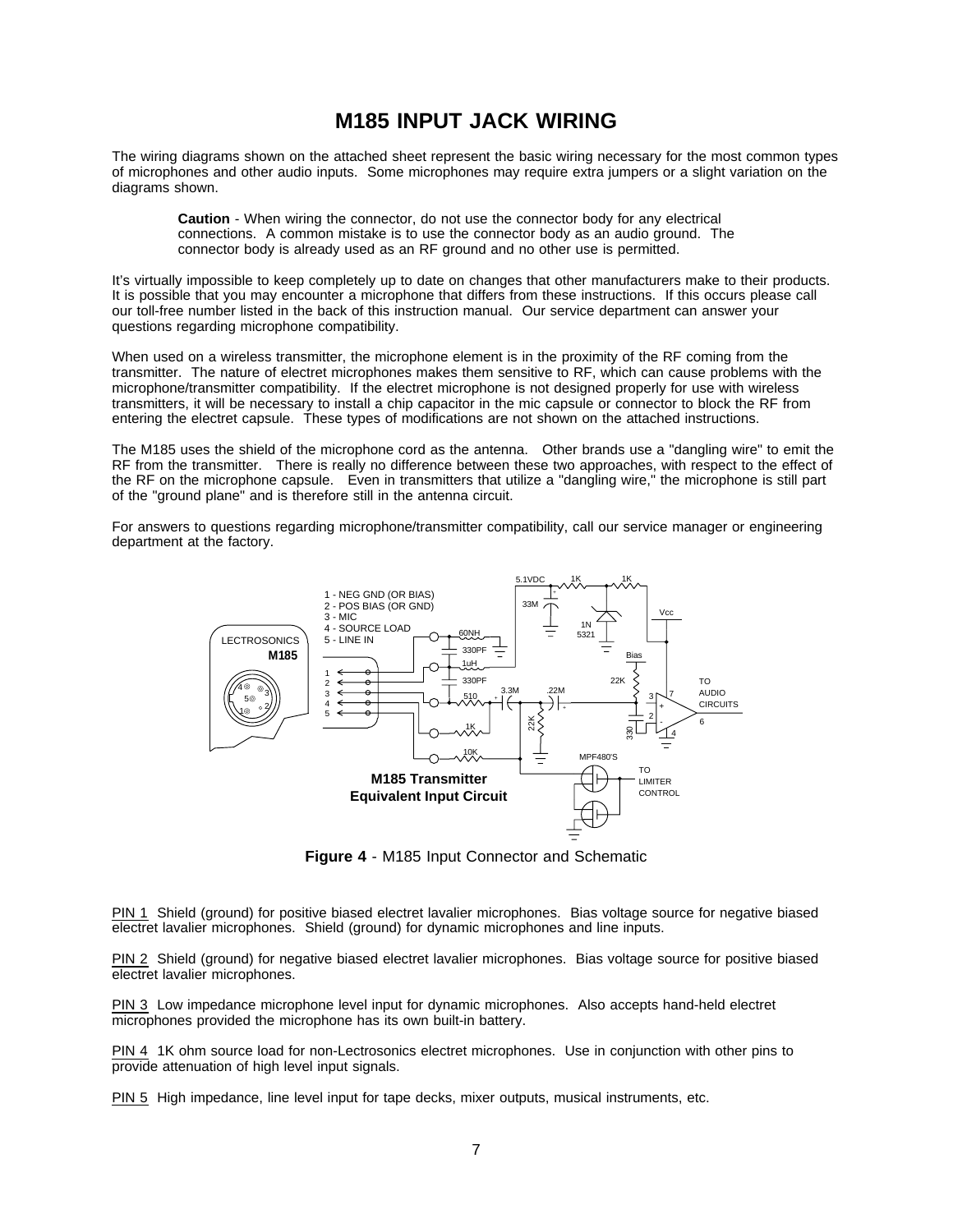### **TROUBLESHOOTING**

Before going through the following chart, be sure that you have a good battery in the transmitter. It is important that you follow these steps in the sequence listed.

| <b>SYMPTOM</b>                               | <b>POSSIBLE CAUSE</b>                                                                                                                                                                                                                                                            |
|----------------------------------------------|----------------------------------------------------------------------------------------------------------------------------------------------------------------------------------------------------------------------------------------------------------------------------------|
| TRANSMITTER BATTERY LED OFF                  | 1) Battery is inserted backwards.<br>2) Battery is dead.                                                                                                                                                                                                                         |
| NO TRANSMITTER MODULATION LEDS               | 1) Gain control turned all the way down.<br>2) Battery is in backwards. Check power LED.<br>3) Mic capsule is damaged or malfunctioning.                                                                                                                                         |
| RECEIVER RF LAMP OFF                         | 1) Transmitter not turned on.<br>2) Transmitter battery is dead.<br>3) Receiver antenna missing or improperly<br>positioned.<br>4) Transmitter and receiver not on same frequency.<br>Check labels on transmitter and receiver.<br>5) Operating range is too great.              |
| NO SOUND AND RECEIVER MOD LEVEL LEDS ARE OFF | 1) Transmitter audio muted. Make sure front panel<br>power switch is in the on position.                                                                                                                                                                                         |
| NO SOUND BUT RECEIVER MOD LEVEL LEDS ARE ON  | 1) Receiver audio is muted. Refer to receiver<br>manual.<br>2) Receiver audio output is disconnected or cable is<br>defective or mis-wired.<br>3) Sound system or recorder input is turned down.                                                                                 |
| <b>DISTORTED SOUND</b>                       | 1) Transmitter gain (audio level) is too high. Speak<br>or sing into the transmitter and check mod level<br>lamps on transmitter and receiver.<br>2) Receiver output may be mis-matched with the<br>sound system or recorder input.<br>3) Excessive wind noise or breath "pops." |
| HISS AND NOISE -- AUDIBLE DROPOUTS           | 1) Transmitter gain (audio level) too low.<br>2) Receiver antenna missing or obstructed.<br>3) Operating range too great.                                                                                                                                                        |
| <b>EXCESSIVE FEEDBACK</b>                    | 1) Transmitter gain (audio level) too high. Check<br>gain adjustment and/or reduce receiver output<br>level.<br>2) Transmitter too close to speaker system.<br>3) Move transmitter closer to the user's mouth.                                                                   |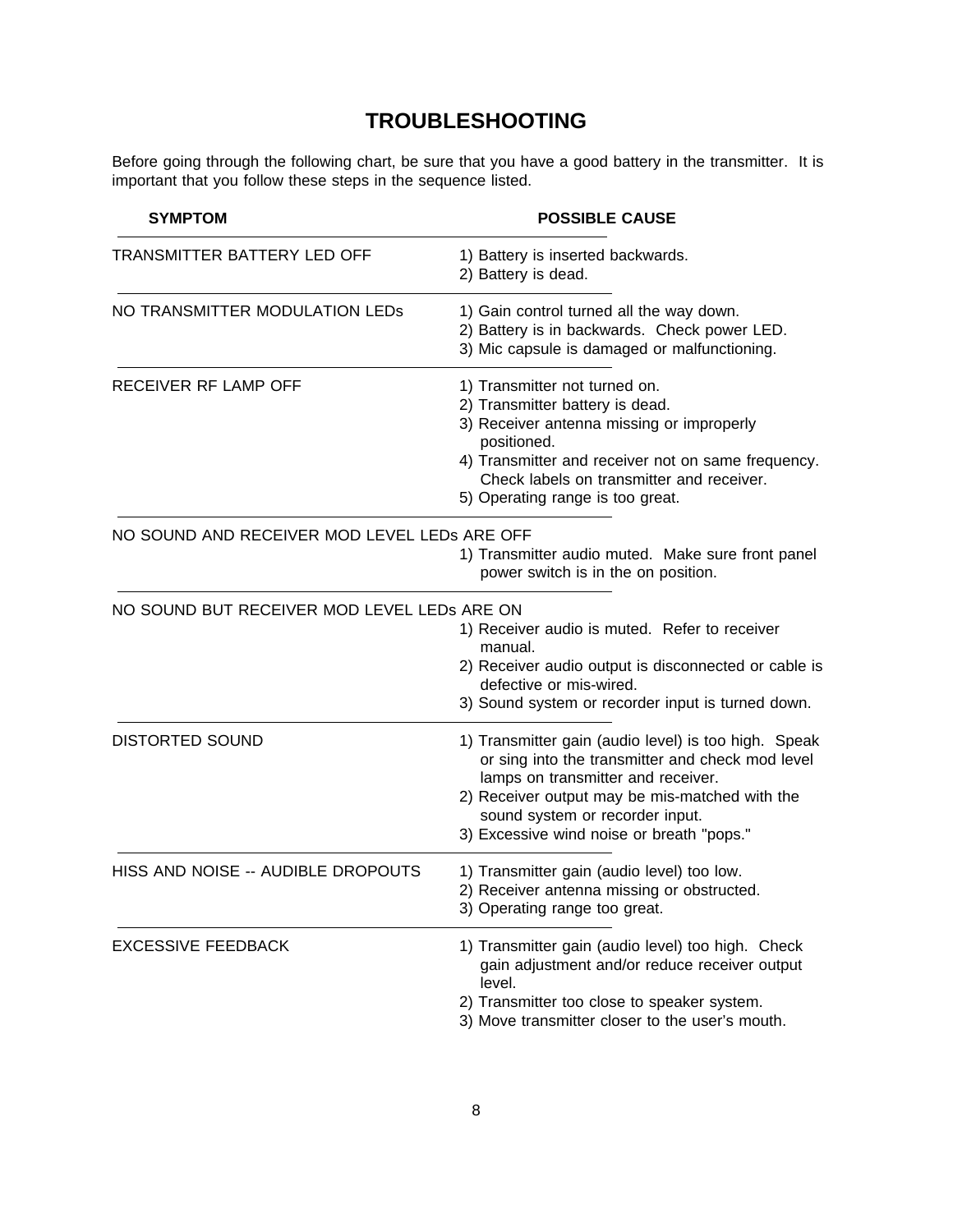### **SPECIFICATIONS AND FEATURES**

| <b>Operating frequencies:</b>  | 150 to 216 MHz                                                                                               |
|--------------------------------|--------------------------------------------------------------------------------------------------------------|
| <b>RF Power output:</b>        | 50 mW                                                                                                        |
| <b>Deviation:</b>              | $\pm$ 15 kHz (max)                                                                                           |
| <b>Spurious radiation:</b>     | 55 dB below carrier                                                                                          |
| <b>Equivalent input noise:</b> | $-126$ dBV                                                                                                   |
| Input level:                   | Nominal 2 mV to 300 mV (before compression)<br>30 Volt max. input level (including limiter)                  |
| Input impedance:               | Selectable for 500, 1K, 10K Ohm                                                                              |
| Input compressor:              | Soft compressor, 20 dB range                                                                                 |
| Gain control range:            | 43 dB; semi-log rotary control                                                                               |
| <b>Modulation indicators:</b>  | Dual LEDs indicate modulation level and onset of limiting                                                    |
| <b>Controls:</b>               | 3 position "OFF-MUTE-ON" for noiseless operation<br>Front panel knob adjusts audio gain                      |
| <b>Audio Input Jack:</b>       | Switchcraft 5 pin locking (TA5F)                                                                             |
| Antenna:                       | Dipole radiator formed by mic cord shield and transmitter<br>housing                                         |
| <b>Battery:</b>                | Precision compartment auto-adjusts to accept any known<br>alkaline 9 Volt battery (We've tried 107 of them!) |
| Weight:                        | 5.3 ozs. including battery                                                                                   |
| <b>Dimensions:</b>             | 3.1 x 2.4 x .75 inches                                                                                       |
| <b>Emission Designator:</b>    | 54KOF3E                                                                                                      |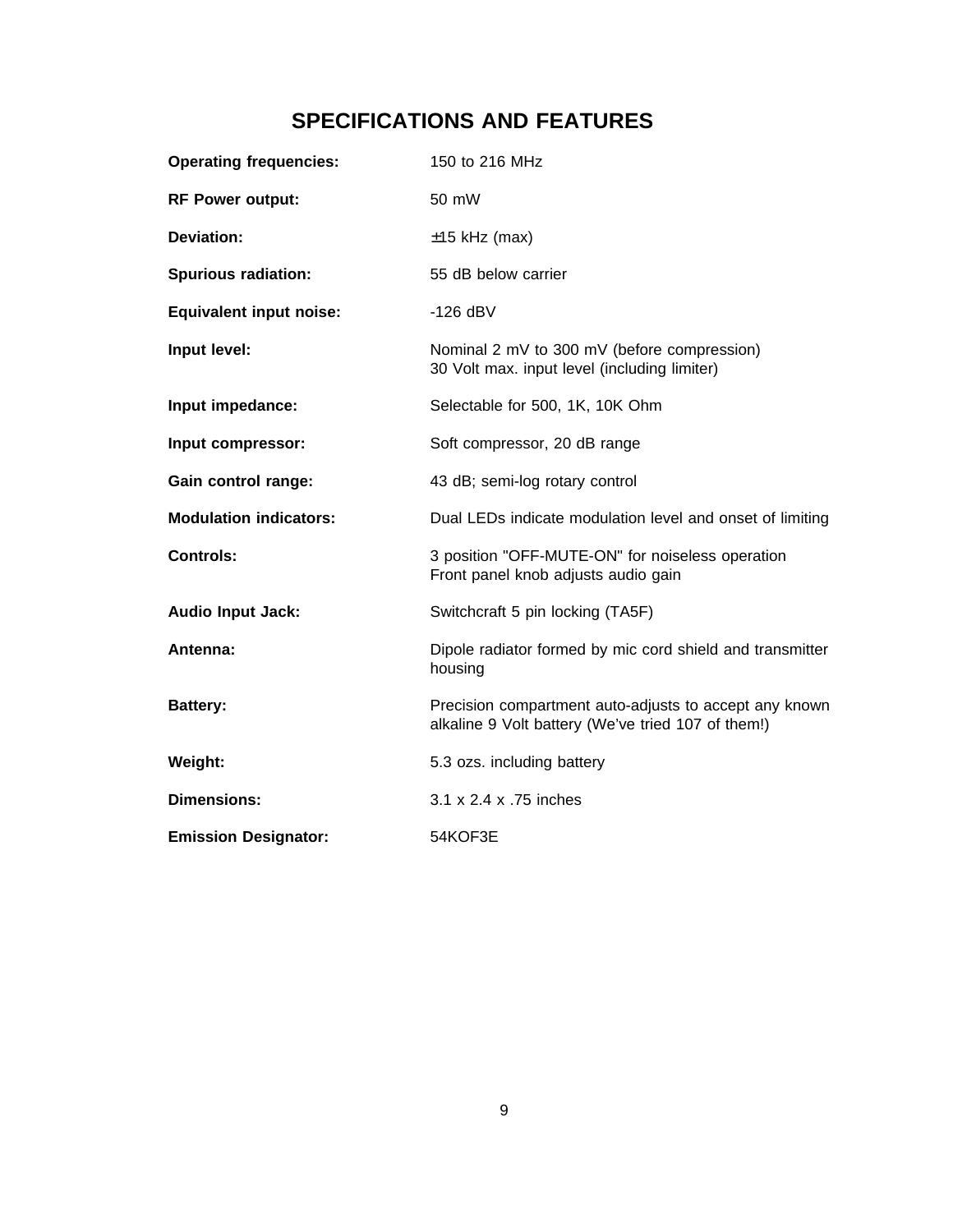### **SERVICE AND REPAIR**

If your system malfunctions, you should attempt to correct or isolate the trouble before concluding that the equipment needs repair. Make sure you have followed the setup procedure and operating instructions. Check out the inter-connecting cords and then go through the TROUBLE SHOOTING section in the manual

We strongly recommend that you **do not** try to repair the equipment yourself and **do not** have the local repair shop attempt anything other than the simplest repair. If the repair is more complicated than a broken wire or loose connection, send the unit to the factory for repair and service. Don't attempt to adjust any controls inside the units. Once set at the factory, the various controls and trimmers do not drift with age or vibration and never require readjustment. **There are no adjustments inside that will make a malfunctioning unit start working**.

LECTROSONICS service department is equipped and staffed to quickly repair your equipment. In-warranty repairs are made at no charge in accordance with the terms of the warranty. Out of warranty repairs are charged at a modest flat rate plus parts and shipping. Since it takes almost as much time and effort to determine what is wrong as it does to make the repair, there is a charge for an exact quotation. We will be happy to quote approximate charges by phone for out of warranty repairs.

### **RETURNING UNITS FOR REPAIR**

You will save yourself time and trouble if you will follow the steps below:

- A. DO NOT return equipment to the factory for repair without first contacting us by letter or by phone. We need to know the nature of the problem, the model number and the serial number of the equipment. We also need a phone number where you can be reached 8 am to 4 pm (Mountain Standard Time).
- B. After receiving your request, we will issue you a return authorization number (R.A.). This number will help speed your repair through our receiving and repair departments. The return authorization number must be clearly shown on the outside of the shipping container.
- C. Pack the equipment carefully and ship to us, shipping costs prepaid. If necessary, we can provide you with the proper packing materials. UPS is usually the best way to ship the units. Heavy units should be "double-boxed" for safe transport.
- D. We also strongly recommend that you insure the equipment, since we cannot be responsible for loss of or damage to equipment that you ship. Of course, we insure the equipment when we ship it back to you.

Mailing address: Shipping address: Lectrosonics, Inc. **Lectrosonics**, Inc. PO Box 15900 581 Laser Rd. Rio Rancho, NM 87174 Rio Rancho, NM 87124 USA USA

Telephones: Regular: (505) 892-4501 WATS: (800) 821-1121 FAX: (505) 892-6243